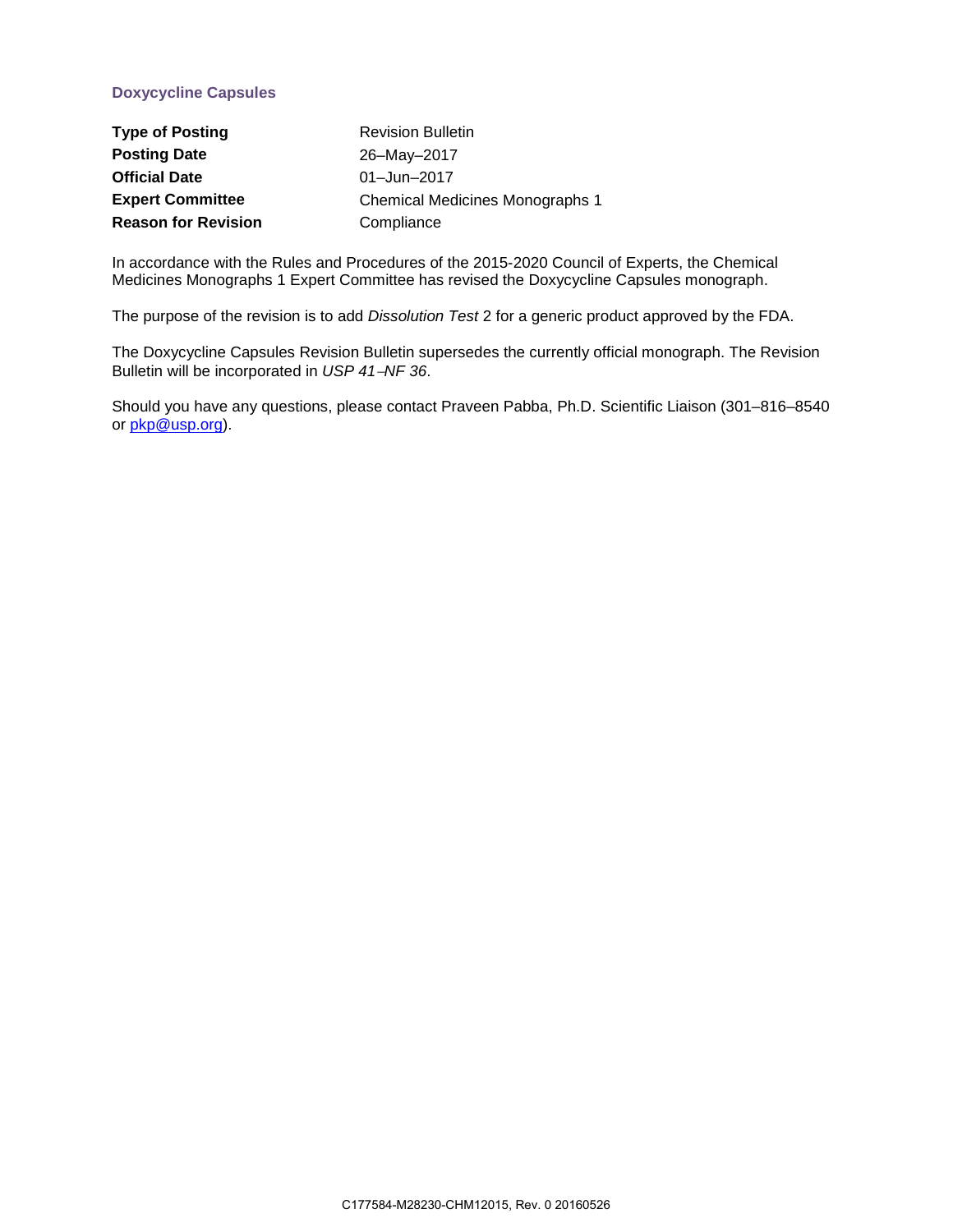# **Doxycycline Capsules**

• **A.** ■The UV spectrum of the major peak of the Sample *solution* corresponds to that of the *Standard solution*, as obtained in the *Assay*.■2S (*USP40*)

• **B.** The retention time of the major peak of the *Sample <sup>r</sup><sup>U</sup>* = peak response from the *Sample solution solution* corresponds to that of the *Standard solution*, as  $r_S =$  peak response from the *Standard solution* obtained in the *Assay*.<br> $C_S =$  concentration of USP Doxycycline Hyclate

### • PROCEDURE

■Protect solutions containing doxycycline from light.<br>
Solution A: Transfer 3.1 o of monobasic potassium **Acceptance criteria:** 90.0%–120.0% **Solution A:** Transfer 3.1 g of monobasic potassium<br>phosphate, 0.5 g of edetate disodium, and 0.5 mL of <sup>p</sup>hosphate, 0.5 g of edetate disodium, and 0.5 mL of **PERFORMANCE TESTS** triethylamine to a 1000-mL volumetric flask. Add about 850 mL of water and mix. Dilute with water to volume and adjust with 1 N sodium hydroxide to a pH of 8.5 *Change to read:*  $± 0.1.$ 

**Solution B:** Methanol **• Dissolution B:** Methanol **• Dissolution** (711) **Mobile phase:** See *Table 1*.

| <b>Table 1</b> |                          |                          | Apparatus 2: 75 rpm                                                                                                         |  |
|----------------|--------------------------|--------------------------|-----------------------------------------------------------------------------------------------------------------------------|--|
| Time<br>(min)  | <b>Solution A</b><br>(%) | <b>Solution B</b><br>(%) | Time: $60 \text{ min}$<br><b>Standard solution:</b> A known concentration of USP<br>Doxycycline Hyclate RS in Medium        |  |
| 0.0            | 90                       |                          | <b>Sample solution:</b> Filter a portion of the solution                                                                    |  |
| 2.0            | 90                       |                          | under test and dilute with <i>Medium</i> , if necessary.                                                                    |  |
| 4.0            | 60                       |                          | Instrumental conditions                                                                                                     |  |
| 6.0            | 90                       |                          | (See Ultraviolet-Visible Spectroscopy $(857)$ .)                                                                            |  |
| 9.0            | 90                       |                          | Mode: UV<br>As a substitute of the constant of the contract of the constant of the contract of the contract of $\mathbf{r}$ |  |

**Diluent:** 0.01 N hydrochloric acid about 268 nm<br>**Standard solution:** 0.12 mg/mL of USP Doxycycline **Analysis Analysis**<br>Hyclate RS in Diluent Sonicate as needed to dissolve **Samples:** Standard solution and Sample solutio Hyclate RS in *Diluent*. Sonicate as needed to dissolve. **Samples:** *Standard solution* and *Sample solution* **Sample solution:** Calculate the percentage of the label<br>in *Diluent*, prepared as follows. Transfer an adequate doxycycline doxycycline doxycycline doxycycline doxycycline doxycycline doxycycline doxycycline amount of do amount of doxycycline from the contents of the contents of  $\log \frac{1}{\lambda}$  Result =  $(A_U/A_S) \times (C_S/L) \times V \times P \times F \times 100$ <br>final volume of *Diluent*, sonicate for about 5 min, shake final volume of *Diluent*, sonicate for about 5 min, shake<br>for about 15 min, and dilute with *Diluent* to volume.<br>Centrifuge a portion of the solution for 10 min at 3000<br>rpm and use the supernatant for analysis.<br>**Chromato** 

- Solution Continuously apply (0217, 3ystem statements).<br>
Detector: UV 270 nm. For *Identification A*, a diode<br>
array detector may be used in the wavelength range<br>
of 200–400 nm.<br>
Column: 2.1-mm × 5-cm; 1.7-µm packing L7.<br>
- 
- **Test 2** USYCYCINE (C22H24IV2O8) Is dissolved.<br> **Medium:** 0.01 N hydrochloric acid; 900 mL<br> **Medium:** 0.01 N hydrochloric acid; 900 mL

**Column temperature: 60°**<br>**Flow rate:** 0.6 mL/min **Injection volume:** 5 µL<br>System suitability **DEFINITION**<br>
Doxycycline Capsules contain NLT 90.0% and NMT<br>
120.0% of the labeled amount of doxycycline<br>
(C<sub>22</sub>H<sub>24</sub>N<sub>2</sub>O<sub>8</sub>).<br>
Relative standard deviation: NMT 2.0% **Analysis IDENTIFICATION Samples:** *Standard solution* and *Sample solution* **Calculate the percentage of the labeled amount of** *Change to read:* **doxycycline (C<sub>22</sub>H<sub>24</sub>N<sub>2</sub>O<sub>8</sub>) in the portion of Capsules** taken:

Result = 
$$
(r_U/r_S)
$$
 ×  $(C_S/C_U)$  ×  $P$  ×  $F$  × 100

- 
- 
- obtained in the *Assay*.<br> **C**<sub>S</sub> = concentration of USP Doxycycline Hyclate RS<br>
in the *Standard solution* (mg/mL)
- **ASSAY C**<sub>U</sub> = nominal concentration of doxycycline in the *Sample solution* (mg/mL)
- **Change to read: Change to read: P** = potency of doxycycline in USP Doxycycline Hyclate RS (µg/mg)
	- $F = \text{conversion factor}, 0.001 \text{ mg}/\mu\text{g}$
	-
	-

- 
- - (RB 1-Jun-2017) **Medium:** 0.01 N hydrochloric acid; 900 mL
	-
	-
	- 4.0 60 40 **Instrumental conditions**
	- (See *Ultraviolet-Visible Spectroscopy*  $\langle 857 \rangle$ .)<br>Mode: UV

**Analytical wavelength:** Maximum absorbance at about 268 nm

- -

- 
- 
- 
- 
- 
- 
- 

- Apparatus 2: 50 rpm, with sinkers
- **Time:** 30 min
- **Standard solution:** A known concentration of USP Doxycycline Hyclate RS in *Medium*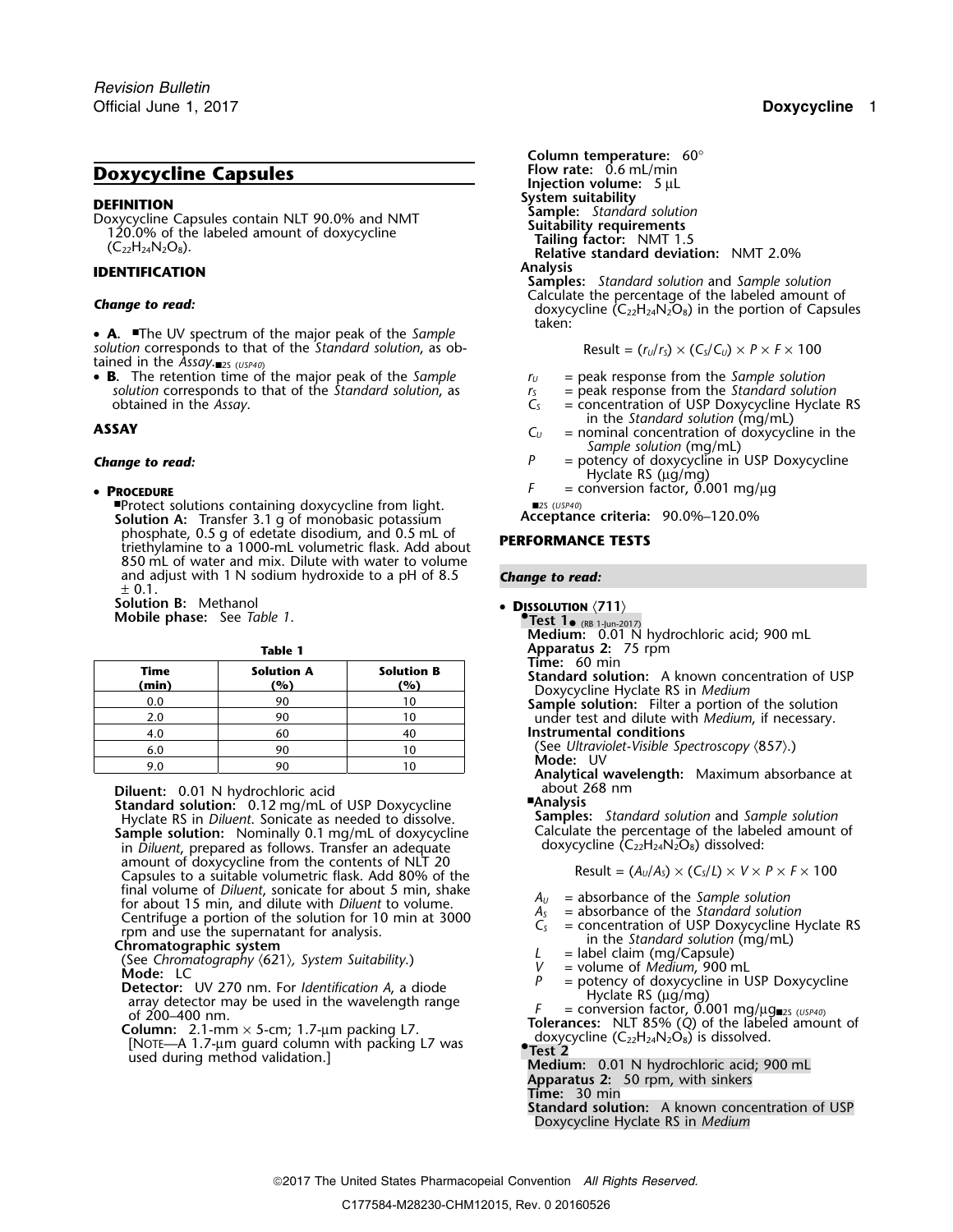under test and dilute with *Medium*, if necessary. cline, *System suitability solution*

(See *Ultraviolet-Visible Spectroscopy* 〈857〉.) doxycycline peak, *Standard solution*

# **Mode:** UV **Analysis**

**Samples:** *Standard solution* and *Sample solution* Calculate the percentage of the labeled amount of doxycycline  $(C_{22}H_{24}N_2O_8)$  dissolved:

- 
- = absorbance of the *Standard solution*<br>
= concentration of USP Doxycycline Hyclate RS<br>  $C_s$  = concentration of USP Doxycycline RS  $C_s$  = concentration of USP Doxycycline Hyclate RS  $C_s$  in the *Standard solution* (mg/mL)
- 
- 
- 
- *P* = potency of doxycycline in USP Doxycycline *Hyclate RS* (μg/mg)
- $=$  conversion factor, 0.001 mg/ $\mu$ g
- doxycycline (C<sub>22</sub>H<sub>24</sub>N<sub>2</sub>O<sub>8</sub>) is dissolved.<sub>• (RB 1-Jun-2017) than 0.1%.</sub>
- • **UNIFORMITY OF DOSAGE UNITS** 〈**905**〉**:** Meet the requirements **Table 2**

## 4-Epidoxycycline<sup>c</sup> ■**.**• **ORGANIC IMPURITIES** . 0.79 0.35

- Protect solutions containing doxycycline from light. **Mobile phase, Diluent,** and **Chromatographic sys-** compound A **tem:** Proceed as directed in the Assay.  $(6\text{-epidoxycyclic})^5$
- **System suitability stock solution 1:** 1 mg/mL each of<br>USP Doxycycline Related Compound A RS and USP<br>Methacycline Hydrochloride RS in *Diluent*<br>**System suitability stock solution 2:** 1.2 mg/mL of USP<br>Doxycycline Hyclate RS
- 
- Example the state of the state of the state of the state of the state of the state of the state of the state of the state of the state of the state of the state of the state of the state of the state of the state of the st residue. Dissolve the residue in *Diluent*, add 0.5 mL of listed here for information only.<br>System suitability stock solution 1, and dilute with *Dilu*- (4R,4aR,5S,5aR,6R,12aS)-4-(Dimethylamino)-1,4,4a,5,5a,6,11,12a-System suitability stock solution 1, and dilute with *Dilu-*<br>ent to volume. Pass the solution through a suitable filoctahydro-3,5,10,12,12a-pentahydroxy-6-methyl-1,11-dioxo-2-<br>*ent* to volume. Pass the solution through a suitable fil-<br>octahydro-3,5,10,12,12a-pentahydroxy-6-methyl-1,11-dioxo-2-<br>or and use the filtrate. This solution cont methacycline, and doxycycline. [NOTE—The solution is naphthacenecarboxamide. stable up to 14 days when stored in a refrigerator at  $2^\circ - 8^\circ$ .  $2^{\circ}-8^{\circ}.$ ] **2.125 (USP40) 2.25 (USP40)**

Standard solution: 4.6 µg/mL of USP Doxycycline **SPECIFIC TESTS**<br>Hyclate RS in *Diluent* 

**Sample solution:** Nominally 2.0 mg/mL of doxycycline in *Diluent*, prepared as follows. Accurately weigh and *Delete the following:* transfer a portion of the composite equivalent to 100.0 mg of doxycycline to a 50-mL volumetric flask. ■**.**• **WATER DETERMINATION** 〈**921**〉**,** *Method I***:** NMT 5.5% Add 80% of the final volume of *Diluent*, sonicate for ■2S (USP40) about 5 min, shake for about 15 min, and dilute with *Diluent* to volume. Centrifuge a portion of the solution **ADDITIONAL REQUIREMENTS** for 10 min at 3000 rpm and use the supernatant for **PACKAGING AND STORAGE:** Pre analysis. containers.

## **System suitability**

- **Samples:** *System suitability solution* and *Standard Add the following: solution*
- 
- and doxycycline related compound A; NLT  $2.0$  be-

**Sample solution:** Filter a portion of the solution tween doxycycline related compound A and doxycy-

**Instrumental conditions Relative standard deviation:** NMT 5.0% for the

**Analytical wavelength:** 268 nm **Samples:** *Standard solution* and *Sample solution* Calculate the percentage of each impurity in the portion of Capsules taken:

 $\text{Result} = (r_U/r_S) \times (C_S/C_U) \times P \times F \times 100$ 

- Result =  $(A_U/A_S) \times (C_S/L) \times V \times P \times F \times 100$  *r<sub>U</sub>* = peak response of each impurity from the *Sample solution*
- $A_U$  = absorbance of the *Sample solution*  $A_S$  = peak response of doxycycline from the  $A_S$  = absorbance of the *Standard solution from from the Standard solution* 
	-
- in the *Standard solution* (mg/mL) in the *Standard solution* (mg/mL) in the *Standard solution* (mg/mL)  $C_U$  = nominal concentration of doxycyc *L* = label claim (mg/Capsule)  $C_U$  = nominal concentration of doxycycline in the
- *V* = volume of *Medium*, 900 mL<br> *P* = potency of doxycycline in USP Doxycycline <br> *P* = potency of doxycycline in USP Doxycycline Hyclate RS ( $\mu$ g/mg)<br>  $F =$  conversion factor, 0.001 mg/ $\mu$ g
	-

Acceptance criteria: See *Table 2*. Disregard peaks less

| ۰ | ı<br>u |  |
|---|--------|--|
|   |        |  |

| <b>IMPURITIES</b><br>Add the following:                                                                                                                                                                                                                                                                                                         | <b>Name</b>                                                            | <b>Relative</b><br><b>Retention</b><br>Time | Acceptance<br>Criteria,<br>NMT $(%)$ |
|-------------------------------------------------------------------------------------------------------------------------------------------------------------------------------------------------------------------------------------------------------------------------------------------------------------------------------------------------|------------------------------------------------------------------------|---------------------------------------------|--------------------------------------|
|                                                                                                                                                                                                                                                                                                                                                 | Methacycline <sup>a,b</sup>                                            | 0.64                                        |                                      |
| <b>- ORGANIC IMPURITIES</b><br>Protect solutions containing doxycycline from light.<br>Mobile phase, Diluent, and Chromatographic sys-<br>tem: Proceed as directed in the Assay.<br>System suitability stock solution 1: $1 \text{ mg/mL}$ each of<br>USP Doxycycline Related Compound A RS and USP<br>Methacycline Hydrochloride RS in Diluent | 4-Epidoxycycline <sup>c</sup>                                          | 0.79                                        | 0.35                                 |
|                                                                                                                                                                                                                                                                                                                                                 | Doxycycline related<br>compound A<br>(6-epidoxycycline) <sup>b,d</sup> | 0.88                                        |                                      |
|                                                                                                                                                                                                                                                                                                                                                 | Doxycycline                                                            | 1.0                                         |                                      |
|                                                                                                                                                                                                                                                                                                                                                 | Any individual<br>unspecified impurity                                 |                                             | 0.2                                  |
| System suitability stock solution 2: 1.2 mg/mL of USP<br>Demondies Hollats BC in Dilocat                                                                                                                                                                                                                                                        | Total impurities                                                       |                                             | 1.0                                  |

 $\frac{P}{P}$  Process impurities that are controlled in the drug substance are not to be reported. They are not to be included in total impurities. They are listed here for information only.

.(4*S*,4a*R*,5*S*,5a*R*,6*S*,12a*S*)-4-(Dimethylamino)-1,4,4a,5,5a,6,11,12a- of 4-epidoxycycline, doxycycline related compound A, octahydro-3,5,10,12,12a-pentahydroxy-6-methyl-1,11-dioxo-2-

• **<sup>P</sup>ACKAGING AND STORAGE:** Preserve in tight, light-resistant for 10 min at 3000 rpm and use the supernatant for

**Suitability requirements**<br>**• LABELING:** When more than one Dissolution test is **Resolution:** NLT 1.5 between methacycline and<br>
4-epidoxycycline; NLT 1.5 between 4-epidoxycycline<br>
and downwelling related compound 4. NLT 2.0 between the used.<br>
and downwelling related compound 4. NLT 2.0 between the us